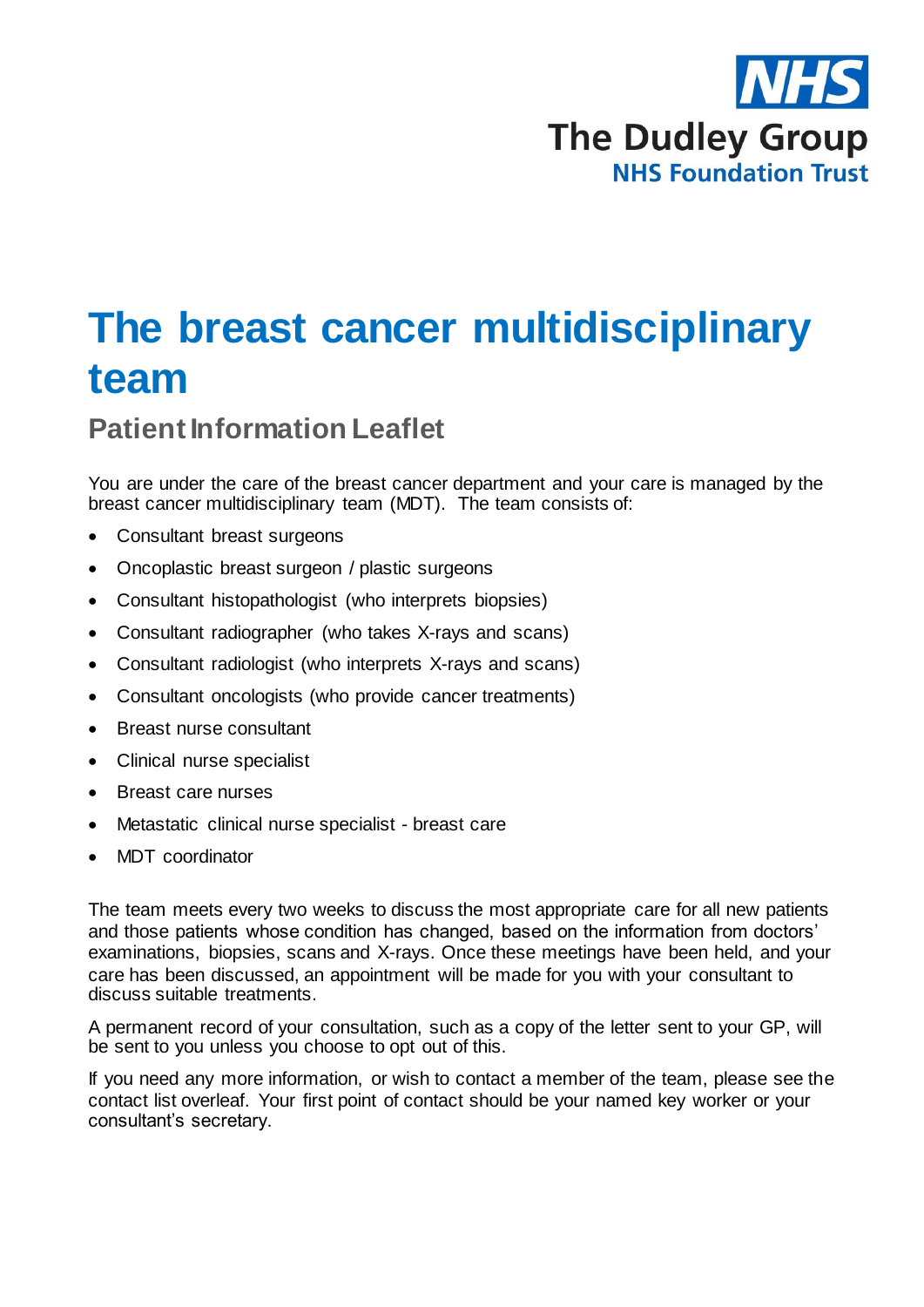## **Contact information**

| <b>Name</b>                 | <b>Role</b>                                           | <b>Contact number</b>                |  |
|-----------------------------|-------------------------------------------------------|--------------------------------------|--|
| Mr P S Stonelake            | Breast surgeon                                        | 01384 244013                         |  |
| Mrs Nicola Bussey           | Mr Stonelake's secretary                              | 01384 244013                         |  |
| Mr M Abdullah               | Breast surgeon                                        | 01384 244014                         |  |
| Mrs Debbie Wright           | Mr Abdullah's secretary                               | 01384 244014                         |  |
| Mr V Voynov                 | Oncoplastic breast<br>surgeon                         | 01384 244015                         |  |
| Mrs Jenny Ensor             | Mr Voynov's secretary                                 | 01384 244015                         |  |
| <b>Mrs Rachael Willetts</b> | Nurse consultant                                      | 01384 244065<br>Bleep 7694           |  |
| Ms Julie Wallage            | Breast care nurse<br>secretary                        | 01384 244065                         |  |
| Mrs Joanne Cooke            | Clinical nurse specialist -<br>breast care            | 01384 244065<br>Bleep 8928           |  |
| Mrs Helen Hulme             | Breast care nurse                                     | 01384 244065                         |  |
| Mrs Lynn Park-Davies        | Breast care nurse                                     | 01384 244065                         |  |
| Mrs. Charlotte Dyas         | Breast care nurse                                     | 01384 244065                         |  |
| Mrs Joanne Jackson          | Breast care nurse                                     | 01384 244065                         |  |
| Mrs Rachael Rudge           | Breast care nurse                                     | 01384 244065                         |  |
| Mrs Esther Foster           | Breast care clinical support<br>worker                | 01384 244065                         |  |
| Mrs Selina Ralph            | Metastatic clinical nurse<br>specialist - breast care | 01384 456111 ext. 2347<br>Bleep 7911 |  |
| Mrs Nikki Whitehouse        | 01384 244065<br>Trainee breast nurse<br>consultant    |                                      |  |
| Vacant post                 | MDT coordinator<br>01384 456111 ext. 3572             |                                      |  |
| Your named key worker is:   |                                                       |                                      |  |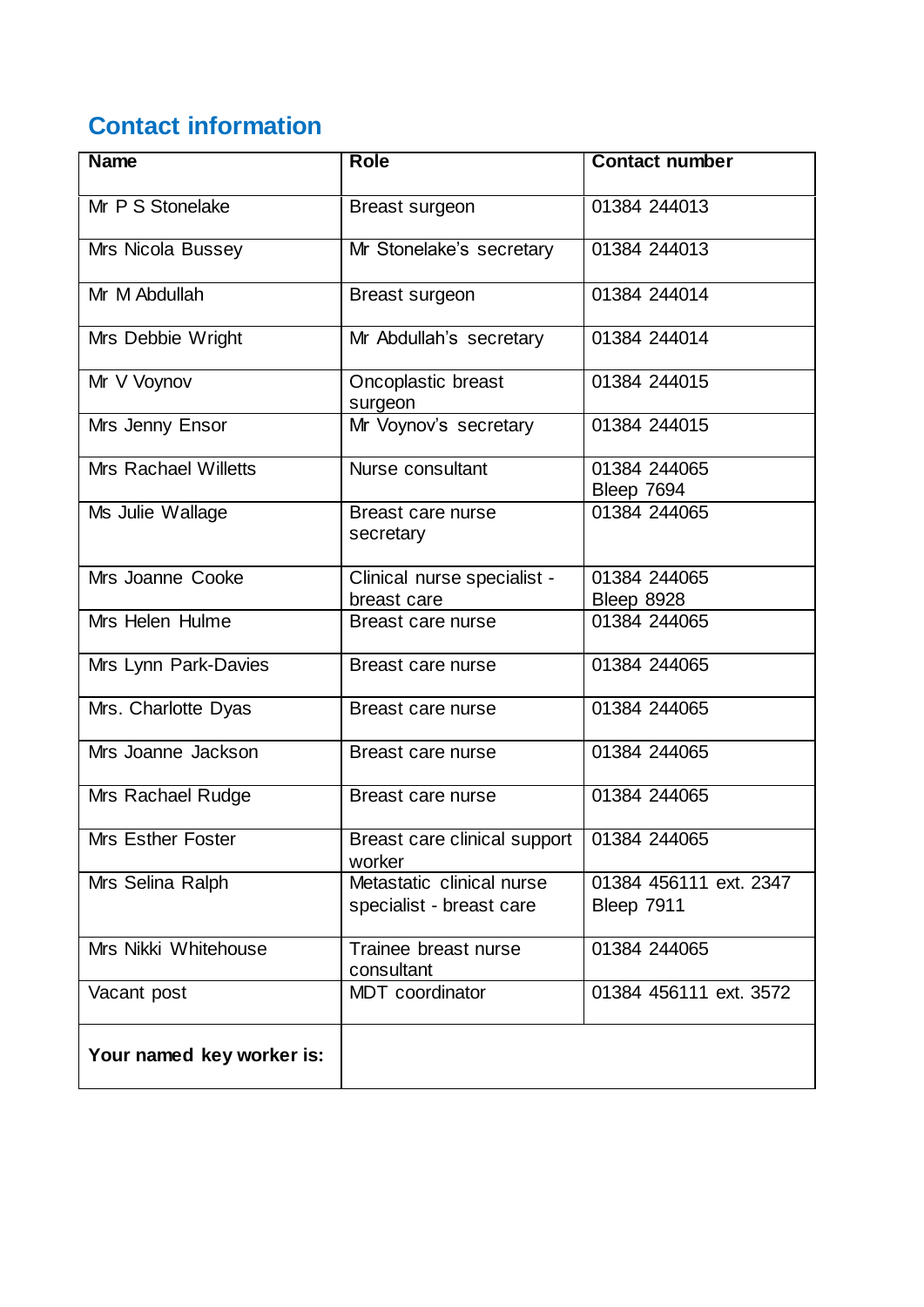## **Holistic needs assessment**

In order to support you through your diagnosis and treatment, we would like to offer you a holistic needs assessment. Here is a list of areas that you may feel require more detailed support and information. We would be happy to discuss these areas with you at any point during your treatment.

| <b>Practical concerns</b>                | Caring<br>$\bullet$<br>responsibilities                      | Contact/communication (with<br>$\bullet$<br>NHS staff)              | Washing and<br>Housework or<br>$\bullet$<br>$\bullet$<br>shopping<br>dressing        | Insurance and<br>$\bullet$<br>travel |
|------------------------------------------|--------------------------------------------------------------|---------------------------------------------------------------------|--------------------------------------------------------------------------------------|--------------------------------------|
|                                          | Money or<br>housing                                          | Preparing meals<br>$\bullet$                                        | Work and education<br>Transport or<br>parking                                        |                                      |
| <b>Family/relationship</b><br>concerns   | Children<br>$\bullet$                                        | Partner<br>$\bullet$                                                | Other relative or<br>friend                                                          |                                      |
| <b>Emotional</b><br>concerns             | Anger or<br>$\bullet$<br>frustration                         | Difficulty making plans<br>$\bullet$                                | Guilt<br>Loneliness or<br>$\bullet$<br>$\bullet$<br>isolation                        | Worry, fear or<br>anxiety            |
|                                          | Loss of interest<br>$\bullet$<br>/activities                 | Hopelessness<br>$\bullet$                                           | Unable to<br>Sadness or<br>$\bullet$<br>$\bullet$<br>express feelings<br>depression  |                                      |
| Spiritual/religious<br>concerns          | Loss of faith or<br>$\bullet$<br>other spiritual<br>concerns | Not being at peace or feeling<br>$\bullet$<br>regret about the past | Loss of meaning<br>$\bullet$<br>or purpose of life                                   |                                      |
| <b>Physical concerns</b>                 | My appearance<br>$\bullet$                                   | <b>Breathing difficulties</b><br>$\bullet$                          | Passing urine<br>High temperature or<br>$\bullet$<br>fever                           | Hot<br>$\bullet$<br>flushes/sweating |
|                                          | Eating or<br>appetite                                        | Tired, exhausted or fatigued<br>$\bullet$                           | Swollen tummy<br>Sore or dry mouth<br>$\bullet$<br>or limb                           | Nausea or<br>$\bullet$<br>vomiting   |
|                                          | Getting around<br>(mobility)                                 | Indigestion<br>$\bullet$                                            | Sleep<br>Memory or<br>$\bullet$<br>$\bullet$<br>problems/nightmares<br>concentration | Speech<br>problems                   |
|                                          | Pain<br>$\bullet$                                            | Sexuality<br>$\bullet$                                              | Dry, itchy or sore<br>Constipation<br>$\bullet$<br>skin                              | Diarrhoea<br>$\bullet$               |
|                                          | Taste/sight/<br>hearing                                      | Tingling in hands and feet<br>$\bullet$                             | Wound care<br>$\bullet$<br>after surgery                                             |                                      |
| <b>Lifestyle or</b><br>information needs | Support groups<br>$\bullet$                                  | Complementary therapies<br>$\bullet$                                | Diet and nutrition<br>Exercise and activity<br>$\bullet$                             | Smoking<br>$\bullet$                 |
|                                          | Alcohol or<br>$\bullet$<br>drugs                             | Sun protection<br>$\bullet$                                         | Hobbies<br>Other<br>$\bullet$<br>$\bullet$                                           |                                      |
| <b>Other concerns</b>                    |                                                              |                                                                     |                                                                                      |                                      |